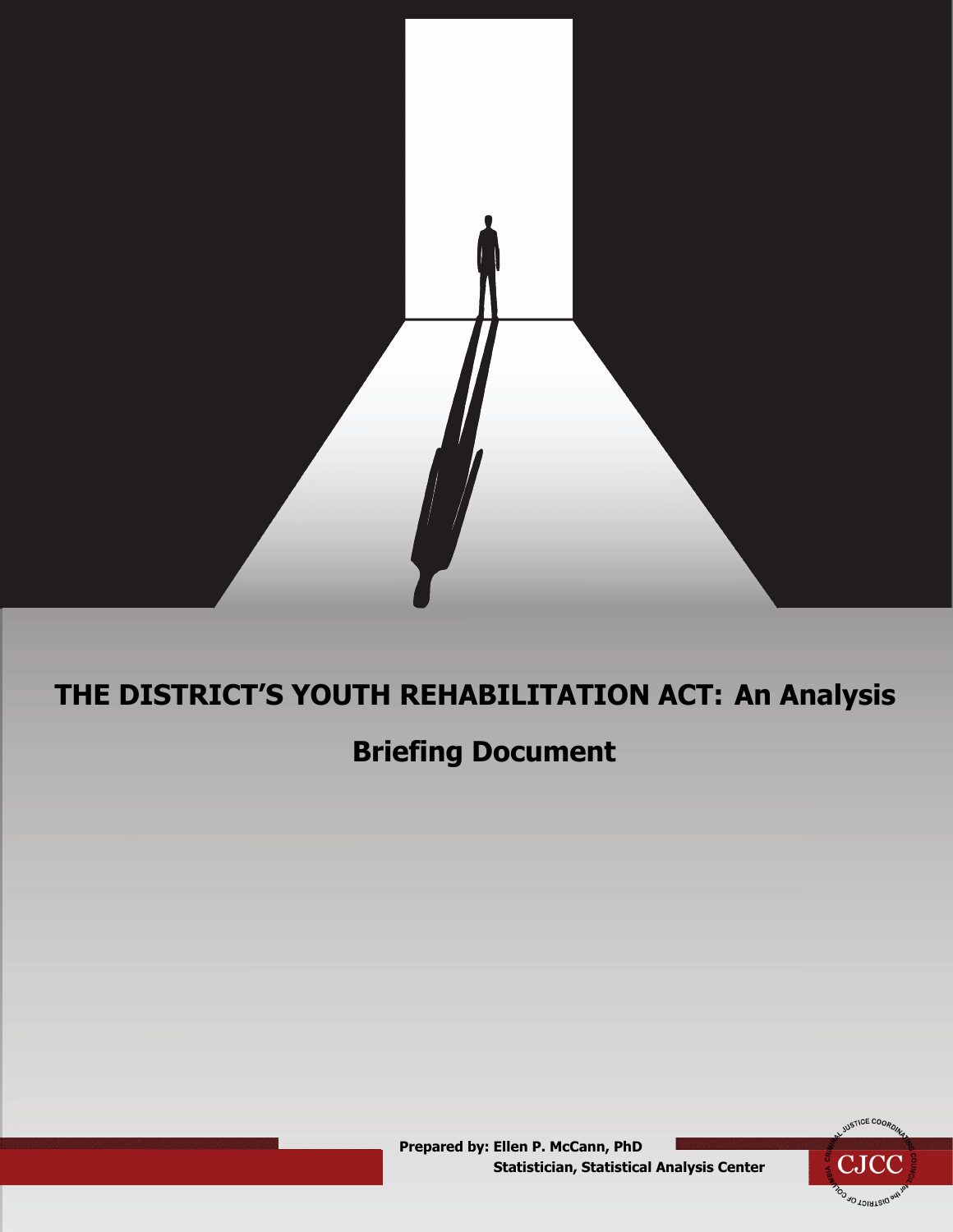## **INTRODUCTION**

On December 22, 2016, Mayor Muriel Bowser requested that the Criminal Justice Coordinating Council (CJCC) conduct analysis of the Youth Rehabilitation Amendment Act (YRA) with respect to how the YRA is applied; recidivism of those to whom it is applied; and whether or not the rehabilitative programming offered to YRA recipients is successful.

Also on December 22, 2016, Councilmember Charles Allen requested that the CJCC address similar questions related to the YRA. The CJCC submitted responses to Councilmember Allen's questions on February 1, 2017. However, responses to both the Mayor and the Councilmember's requests are included in the final report. Specifically, the report addresses the following questions:

- 1. How was the YRA applied with respect to sentencing and the setting aside of convictions?
- 2. How did recidivism rates compare for persons who were and were not sentenced under YRA? For persons who did and did not have their convictions set aside?
- 3. Did the rehabilitative programming offered to persons sentenced under the YRA improve offender outcomes?

The analysis was focused on individuals who were eligible for a YRA sentence and whose cases were disposed during calendar years 2010, 2011, and 2012. This timeframe was selected in order to determine recidivism rates for YRA eligible persons within two (2) years after they completed their sentences.

Below is a summary of the key findings of the YRA report. The full report is available [here.](https://cjcc.dc.gov/sites/default/files/dc/sites/cjcc/release_content/attachments/District%27s%20YRA-An%20Analysis.pdf)

## **Overview of the District of Columbia Youth Rehabilitation Amendment Act**

The District enacted the Youth Rehabilitation Amendment Act (YRA) in 1985, which provides for sentencing alternatives for youth under 22 years of age who are sentenced as adults for any crime other than murder, including murder associated with acts of terrorism.<sup>[1](#page-1-0)</sup> The YRA also provides an opportunity for youth to have the conviction "set aside" in the future if the youth satisfies the conditions of the sentence. Having a conviction set aside means that information about the conviction (including the fact that the offender had been convicted of a crime) would not be publicly available; also, the offender does not have to disclose the conviction to potential employers. However, a set aside is distinct from "expungement" in that a set aside conviction can still be used in various instances, including in determining whether a person has committed a second or subsequent offense for the purposes of imposing enhanced sentencing; for impeachment if a YRA-convicted offender testifies as a witness; for sex offender registration and notification; and for gun offender registration.

<span id="page-1-0"></span> <sup>1</sup> DC Code § 24-901(6); Legislation allows for juveniles sentenced as adults to be eligible for YRA sentencing when sentenced for eligible offenses.

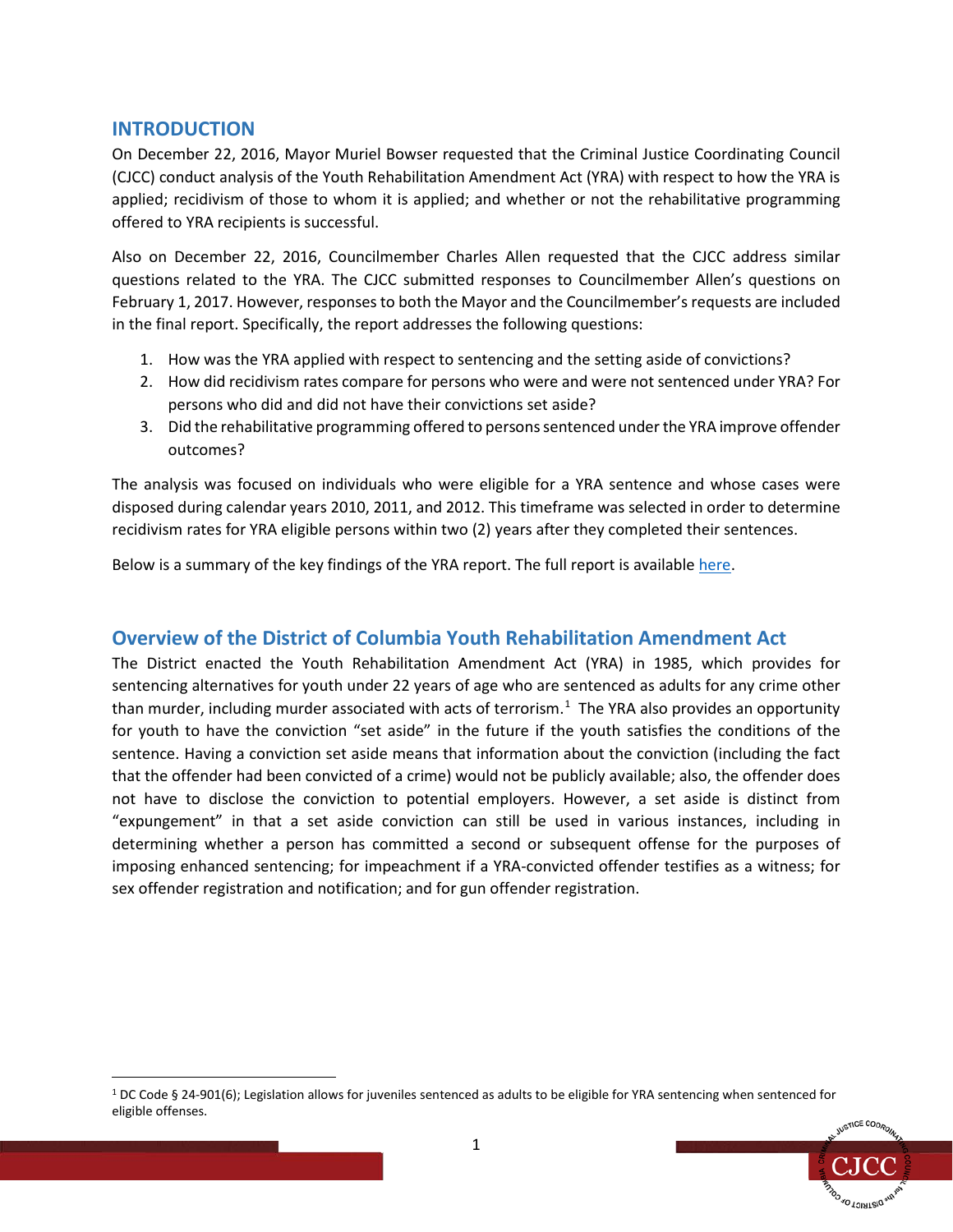# **How was the YRA applied with respect to sentencing and the setting aside of convictions?**

## **Sentencing under the YRA**

There were 70,454 cases disposed by the Criminal Division of the District of Columbia Superior Court (DCSC) from 2010 - 2012. Of those, 5,166 cases (7.3%) were eligible for a YRA sentence, meaning the defendant in the case was under the age of 22, prosecuted as an adult, and convicted of a crime other than murder. A total of 2,726 cases received a YRA sentence during this time period, which accounts for less than 4% of all disposed cases and about 53% of all eligible cases.



Further, there were 3,960 unique persons associated with the 5,166 YRA-eligible cases, and of those, 2,384 persons (60%) received a YRA sentence. Of the 3,960 persons eligible for a sentence under YRA, 53% of the individuals had a felony, 3[2](#page-2-0)% had a crime of violence, and 14% had a weapon offense.<sup>2</sup> There was a similar pattern among YRA-sentenced persons — 62% had a felony offense, 37% had a crime of violence offense, and 17% had a weapon offense.

https://scdc.dc.gov/sites/default/files/dc/sites/scdc/publication/attachments/Final%202016%20Annual%20Report%20%204- 24-17.pdf



<span id="page-2-0"></span><sup>&</sup>lt;sup>2</sup> Crimes of violence include armed and unarmed robbery, assault with a deadly weapon, aggravated assault, carjacking, and kidnapping. Weapon offenses captured here do not include *using* the weapon to commit a crime of violence. The category 'weapon offense' includes carrying a pistol without a license, unlawful possession of a firearm, and possession of a firearm during a crime of violence. SCDC identifies the categorization of offenses on pages 25 and 26 of their 2016 annual report found here: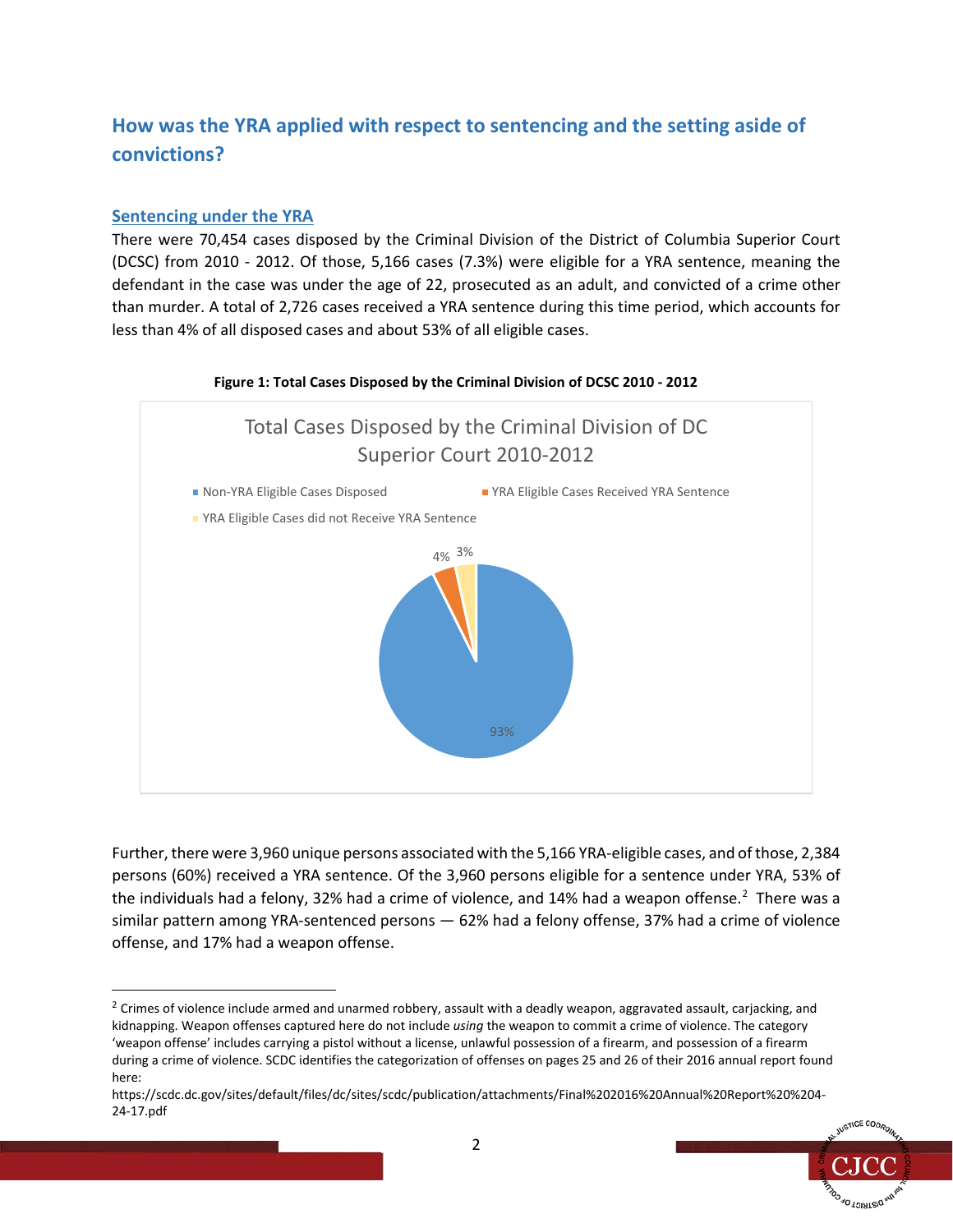#### **Number of YRA sentencing dates**

Most of the offenders who were sentenced under the YRA from 2010 – 2012 received one YRA sentence during that time period. It is important to note that one offender may have been a defendant in multiple cases, and it is common practice for judges to sentence multiple cases on the same date. With respect to the 2,384 persons sentenced under YRA from 2010 - 2012, 95.7% had one YRA sentencing date, 4.2% had two YRA sentencing dates, and .1% had three YRA sentencing dates. Those who received a second opportunity to be sentenced under YRA were less likely to commit a crime of violence. The four people that each had three unique sentencing dates were convicted for offenses such as simple assaults, unarmed attempted robberies, property destruction, misdemeanor drug offenses, theft, and bail violations.

#### **Offender characteristics and offense types that were linked to receiving a YRA sentence**

Analysis was conducted to determine if there was a relationship between certain offender characteristics and offense types and whether a person would be sentenced under YRA. After collecting data on 14 different factors<sup>[3](#page-3-0)</sup>--covering age and past offending, as well as one's current offense--analysis demonstrated that 4 of the 14 factors tested were important: age, number of non-DC arrests, number of times committed to the Department of Youth Rehabilitation Services (DYRS), and number of past DC convictions (Figure 2). A surface examination might make it seem that persons who were convicted of crimes of violence, weapon, and felony offenses were more likely to receive YRA sentences compared to persons who were not convicted of those types of offenses, but when controlling for other factors, that finding dissipates.[4](#page-3-1)

https://scdc.dc.gov/sites/default/files/dc/sites/scdc/publication/attachments/Final%202016%20Annual%20Report%20%204- 24-17.pdf



<span id="page-3-0"></span><sup>&</sup>lt;sup>3</sup> The factors that were measured and controlled for in the analysis were: age, gender, race, DC residence, number of DC arrests, number of DC convictions, number of non-DC arrests, number of non-DC convictions, number of commitments to the Department of Youth Rehabilitation Services (DYRS), juvenile case counts, juvenile adjudication counts, and whether the offenses for which they received the YRA sentence included crimes of violence, weapon, and/or felony offenses.

<span id="page-3-1"></span><sup>&</sup>lt;sup>4</sup> Crimes of violence include armed and unarmed robbery, assault with a deadly weapon, aggravated assault, carjacking, and kidnapping. Weapon offenses captured here do not include *using* the weapon to commit a crime of violence. The category 'weapon offense' includes carrying a pistol without a license, unlawful possession of a firearm, and possession of a firearm during a crime of violence. SCDC identifies the categorization of offenses on pages 25 and 26 of their 2016 Annual Report found here: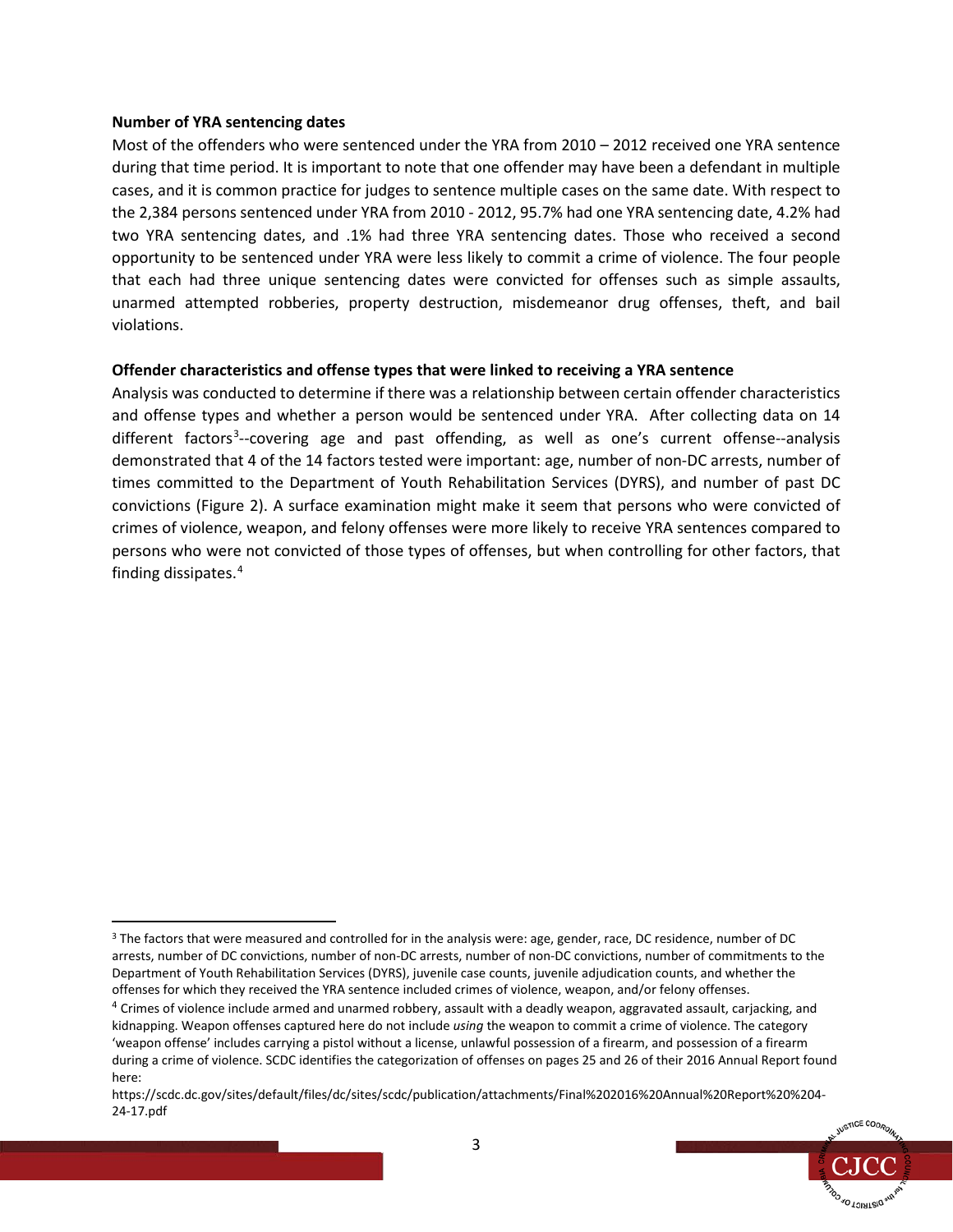#### **Figure 2: Factors that Affected the Likelihood of Receiving a YRA Sentence from 2010 - 2012**



#### **The Youth Study**

Judges may request that a youth study be conducted to provide them with additional information to assist in their decision as to whether or not a YRA sentence should be imposed. The Correctional Treatment Facility (CTF) staff at the Department of Corrections (DOC) conducts youth studies for individuals who are detained while awaiting their sentencing, and the Public Defender Service (PDS) conducts youth studies for individuals who are not detained prior to sentencing. Data were not available on the number of youth studies conducted by CTF or PDS or how the studies influenced the likelihood of receiving a YRA sentence.

#### **Application of mandatory minimums for offenses in YRA-eligible cases**

The 3,960 individuals who were eligible for a YRA sentence from 2010 – 2012 were convicted of a total of 8,416 offenses, and 774 (9.2%) of those offenses were subject to a mandatory minimum sentence.<sup>[5](#page-4-0)</sup> Offenses that carried a mandatory minimum were less likely to be sentenced under the YRA. In addition, YRA-sentenced cases were less likely to have *multiple* offensesthat were subject to a mandatory minimum sentence compared to non-YRA sentenced cases.

<span id="page-4-0"></span> <sup>5</sup> The data required some conservative assumptions around mandatory minimum sentences for the offenses in this analysis. Where a charge had a mandatory sentence whose length was determined by past offending and convictions, the analysis assumed the lowest mandatory requirement. For example, if an offense had 5-year mandatory minimum for a first offense and 7-year mandatory minimum for a second offense, the assumption was of a 5-year mandatory. This was unavoidable due to data limitations.

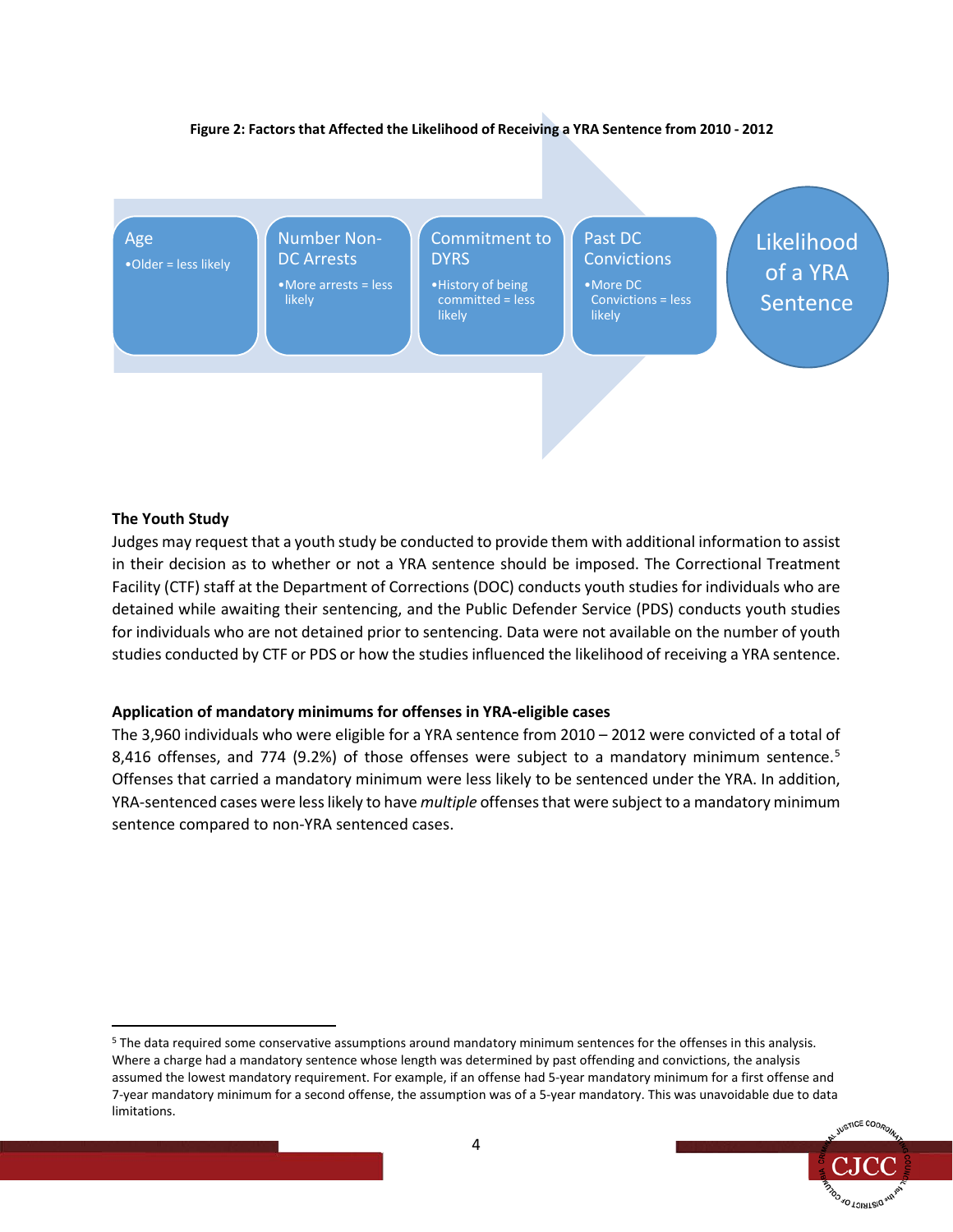#### **Figure 3: Number of Offenses in YRA-Eligible Cases that Were Subject to Mandatory Minimum Sentences**



#### **Where YRA and Non-YRA offenders served their initial sentence**

Data were only available on offenders' initial sentences; the data did not reflect changes in sentencing that may have resulted from violations, revocations, or other reasons.<sup>6</sup> However, information on the initial sentence provides insight on where the first opportunity lies for programming for YRA offenders, as well as for young adult offenders in general.

According to the initial sentencing data, both YRA and non-YRA offenders were most commonly sentenced to supervised probation.<sup>[7](#page-5-1)</sup> For the offenders sentenced under YRA specifically, 59% were initially sentenced to supervised probation with the Court Services and Offender Supervision Agency (CSOSA) and 34% of them began their terms with DOC, with about half of those at DOC eventually bound for the Federal Bureau of Prisons (FBOP).

<span id="page-5-1"></span><sup>&</sup>lt;sup>7</sup> The first agency to whom a person is sent includes those sent to probation and verified as such by CSOSA, those sent to DOC, those sent to DOC and were eventually destined for FBOP, and those unsupervised with a specific designation in the DCSC data of having either unsupervised probation, or no supervision at all. The category labeled "unclear" are those that were incongruent across partner data sets and verifications.



<span id="page-5-0"></span> <sup>6</sup> This is not to infer that they served their entire sentences with this first supervising agency, or that they successfully completed a probation term if they were first placed there, only that it was their first supervising agency. 26.6% of all 3,960 persons and 29.5% of all 2,074 persons placed on probation as their first supervising agency were revoked during their probation sentence.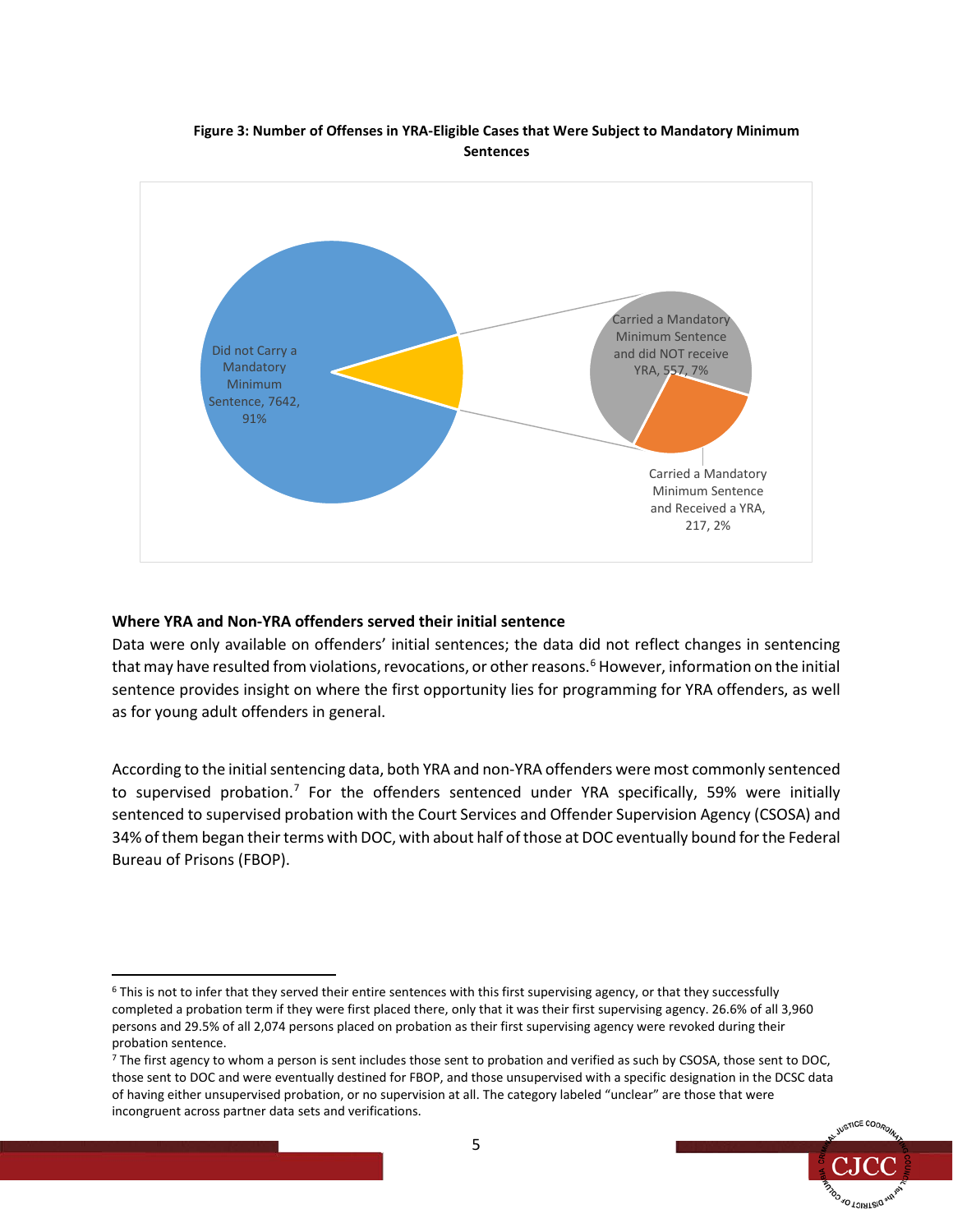

#### **Figure 4: Where YRA and Non-YRA Offenders Convicted from 2010 – 2012 Served Their Initial Sentence**

#### **Convictions Set Aside Per the YRA**

#### **Proportion of persons sentenced under the YRA who had their convictions set aside**

A set aside means that information about the conviction is not publicly available, but it can be used by the court in later interactions, or for firearms or sex offender registration. An applicant for a job does not have to reveal convictions that were set aside to a potential employer, making this benefit of the YRA an advantage when job-seeking. Of the 2,384 persons who received a YRA sentence from 2010-2012, at the time of data collection (April 2017), 2,135 had completed their sentences and, therefore, were eligible to have their convictions set aside. Of those eligible persons, 976 (45.7%) had their convictions set aside and 1,159 (54.3%) did not.

#### **Offender characteristics and offense types linked to having a conviction set aside**

The decision to set aside the conviction of a person sentenced under YRA is determined by the court if the person is incarcerated or on probation at the end of their term. The U.S. Parole Commission (USPC) makes the set aside decision for persons on parole or under supervised release at the end of their term. Analysis was conducted to determine if there was a relationship between certain offender characteristics and offense types and whether a YRA-sentence person had their conviction set aside.

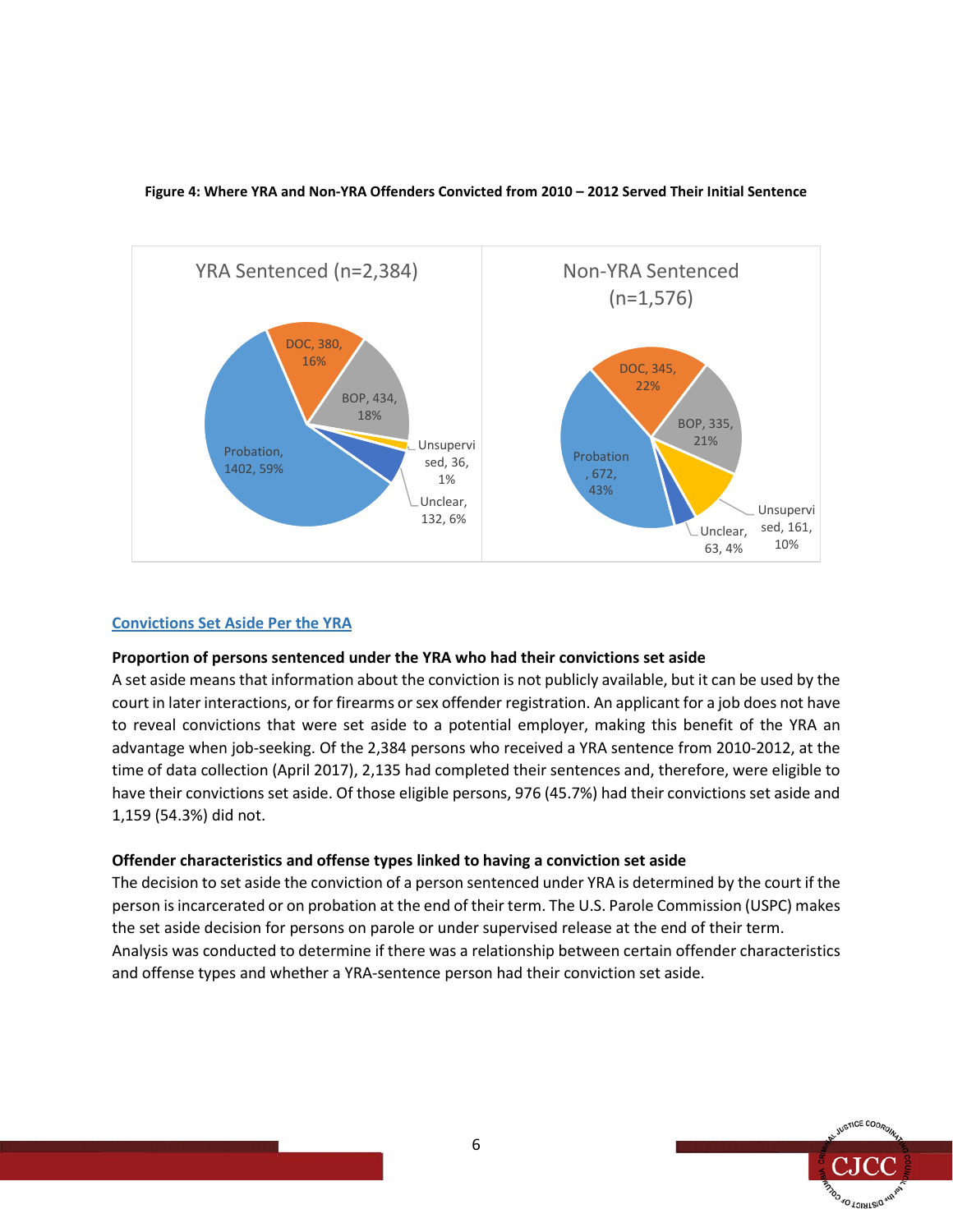As shown in Figure 3, 9 of the 14 factors available for the analysis, including age, gender, and prior arrests, among others, affected the likelihood that a YRA-sentenced person would have his or her conviction set aside. It is important to note, however, that factors such as the behavior of the YRA-sentenced person while serving his or her term and whether the person participated in and successfully completed any rehabilitative programs were commonly considered in the set-aside decision. However, because there were no quantifiable data available on these additional factors, they were not included in the analysis. These findings, however, are helpful in understanding the types of persons most likely to have their convictions set aside.



#### **Figure 5: Factors that Affected the Likelihood that a YRA-sentenced Person Would Have His or Her Conviction Set Aside (2010 – 2012)**

# How did recidivism rates compare for persons who were and were not sentenced under YRA? For persons who did and did not have their convictions set aside?

The YRA statute allows for both sentencing alternatives as well as the opportunity to have the conviction set aside for YRA-sentenced offenders. In practice, receiving a YRA sentence is a gateway to the opportunity of having one's sentence set aside at the successful completion of one's term. The set aside offers tangible benefits to offenders with respect to securing employment and housing, which may create incentives for individuals to desist from future offending.

## Recidivism Rates for YRA-Sentenced Persons Who Did and Did Not Have Their Convictions Set Aside As shown in Table 1, persons who had their convictions set aside were significantly less likely to be rearrested or reconvicted within two (2) years of completing their sentence than persons who did not have their convictions set aside. This finding also held true for specific types of offenses. Persons who had their convictions set aside were significantly (p=.000) less likely than their counterparts to be reconvicted of weapon offenses (5.9% to 13.3%) or crimes of violence (13.1% to 28.2%).

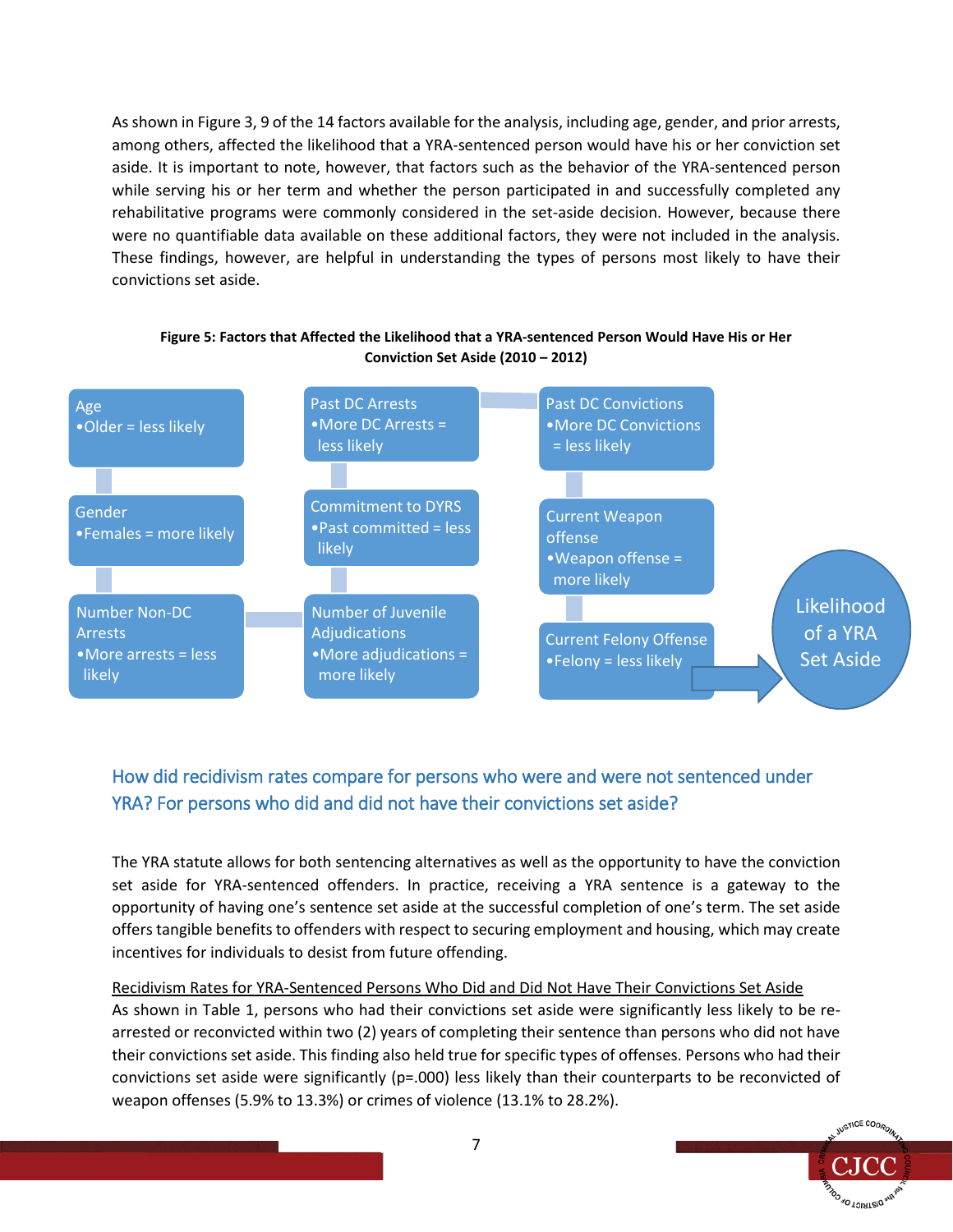|                           | Conviction Set aside (n=931) | <b>Conviction Not Set aside (n=971)</b> |
|---------------------------|------------------------------|-----------------------------------------|
| <b>Non-DC Arrests</b>     | 6.2%                         | 8.5%                                    |
| <b>DC Arrests</b>         | 34.4%                        | 58.1%                                   |
| <b>All Arrests</b>        | 37.3%                        | 60.9%                                   |
|                           |                              |                                         |
| <b>Non-DC Convictions</b> | 5.3%                         | 7.7%                                    |
| <b>DC Convictions</b>     | 12.3%                        | 33.4%                                   |
| <b>All Convictions</b>    | 16.8%                        | 38.3%                                   |

#### **Table 1: Recidivism Rates Two Years after Completion of Sentence for YRA-Sentenced Persons Who Did and Did Not Have Their Convictions Set Aside**

Note: At the time data were collected (April 2017), there were 971 YRA-sentenced persons whose convictions were set aside and 931 YRA-sentenced persons whose convictions were not set aside, and for whom 2 years had passed since the completion of their sentence.

Even when controlling for differences in criminal history, demographics, and the offense that led to the YRA sentence, persons whose convictions were set aside were still likely to have lower recidivism rates than persons whose convictions were not set aside.<sup>[8](#page-8-0)</sup> It is important to note, however, that data were not available to control for other related factors, such as whether the individual participated in or successfully completed a rehabilitative program.

### **Recidivism Rates for Persons Who Were and Were Not Sentenced Under YRA**

In order to provide a meaningful comparison of recidivism between YRA and non-YRA sentenced persons based upon available data, the analysis controlled for the factors that may have influenced whether or not an individual received a YRA sentence. To do so, "similarly situated" persons were identified among those who did and did not receive a YRA sentence; specifically, these individuals had similar current offenses, similar adult and juvenile criminal histories, and similar demographic profiles. Of the 3,960 persons who were eligible for a YRA sentence from 2010 – 2012, a group of 1,812 similarly situated persons was created—906 who received a YRA sentence and 906 who did not.

As shown in Table 2, the recidivism rates are comparable for similarly situated YRA and non-YRA sentenced persons. YRA sentenced persons were, however, slightly less likely to be re-arrested (p=.048) within two (2) years of release. There was no statistically significant difference with respect to reconviction rates across the two groups.

#### **Table 2: Recidivism Rates for Similarly Situated YRA and Non-YRA Sentenced Persons within Two Years of Release to the Community**

|                           | <b>YRA Sentenced (n=906)</b> | Non-YRA Sentenced (n=906) |
|---------------------------|------------------------------|---------------------------|
| Non-DC Arrests            | 10.3%                        | 8.5%                      |
| <b>DC Arrests</b>         | 49.3%                        | 55.6%                     |
| <b>All Arrests</b>        | 53.4%                        | 58.7%                     |
|                           |                              |                           |
| <b>Non-DC Convictions</b> | 9.7%                         | 8.1%                      |
| <b>DC Convictions</b>     | 26.3%                        | 26.0%                     |
| <b>All Convictions</b>    | 33.0%                        | 31.1%                     |



<span id="page-8-0"></span> <sup>8</sup> The model predicted re-arrest with 73% accuracy and reconviction with 76% accuracy.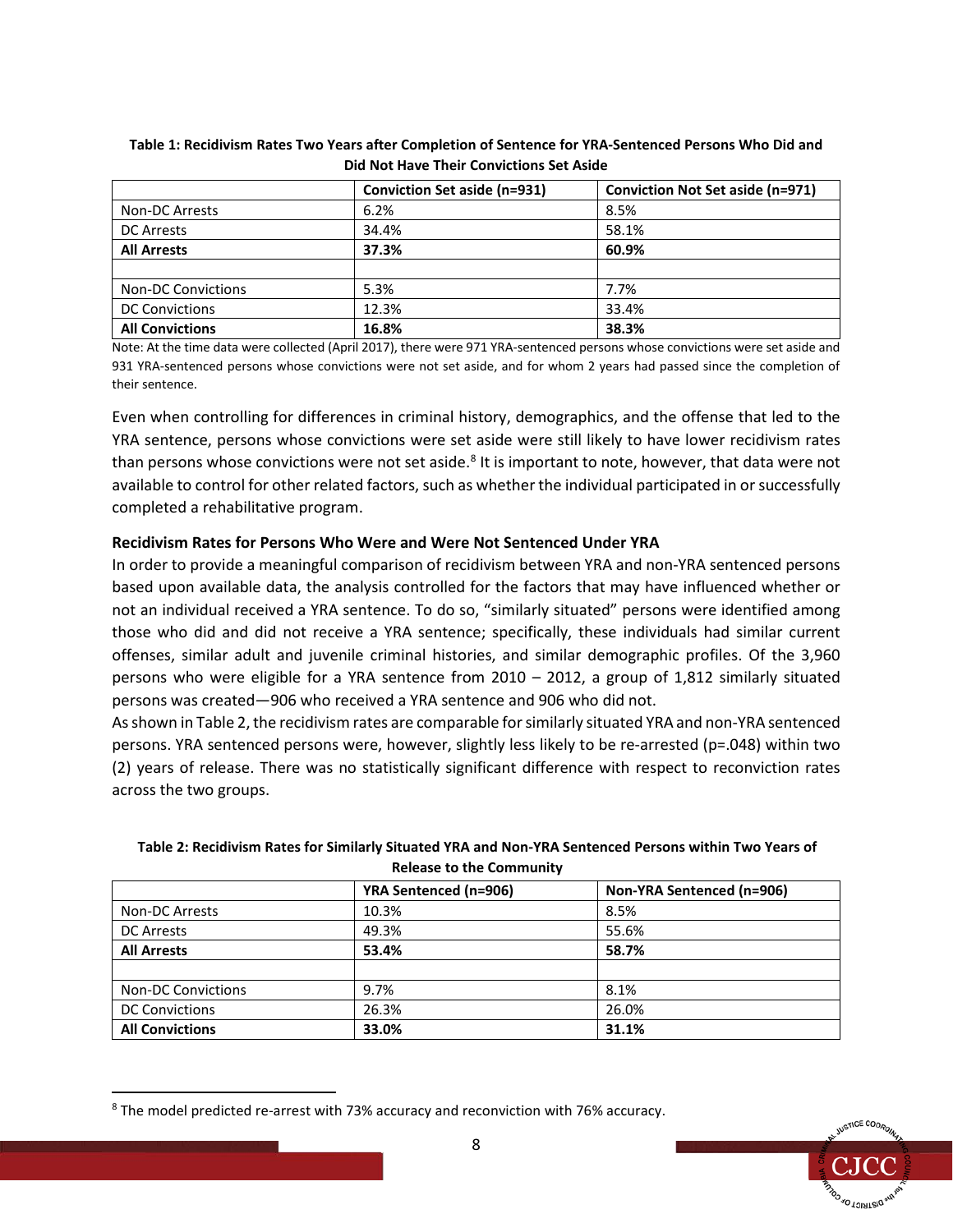# Did the rehabilitative programming offered to persons sentenced under the YRA improve offender outcomes?

The YRA identifies two sources of programming for YRA-sentenced persons:

- For misdemeanants, the Mayor shall provide facilities and personnel for the treatment and rehabilitation of youth offenders.
- For felons, the FBOP is authorized to provide for the custody, care, subsistence, education, treatment and training for youth offenders.

There are no programs that are specifically designed to supervise or treat persons sentenced under the YRA. Therefore, data are not available at this time to assess the impact of programming offered to YRAsentenced persons on recidivism or other offender outcomes.

However, the agencies responsible for incarceration and supervision of YRA-sentenced persons do offer some programs that may be beneficial for youthful offenders. For example, CSOSA developed and launched a Young Adult pilot program in two locations in the District, Northwest and Southeast. The Young Adult Program consists of an integrated supervision strategy that focuses on risk containment, treatment and employment.

FBOP offers programs in which young adults are able to participate; however, none of these programs are specific for YRA-sentenced persons and any programs for young adults are location-specific.

A person who is committed to DOC is met by a case manager who assesses his or her needs and determines appropriate programming based on sentence length as well as risk and needs.

# Opportunities & Further Considerations

## **Eligibility Criteria for YRA Sentencing**

- 1. Continue to afford the current structure of offenses and offenders for whom the YRA sentence is available. Based upon the analysis, the type of offense did not affect the likelihood that someone would receive a YRA sentence.
- 2. Conduct a "youth study" on all persons with a felony conviction who are eligible for YRA sentencing. This would make additional information available to help inform judicial decisionmaking and to potentially improve offender outcomes at the same time. Whether DOC and PDS have existing resources that could handle the increase in the number of youth studies conducted, as well as opportunities for standardizing the content of the youth studies, will also need to be considered.